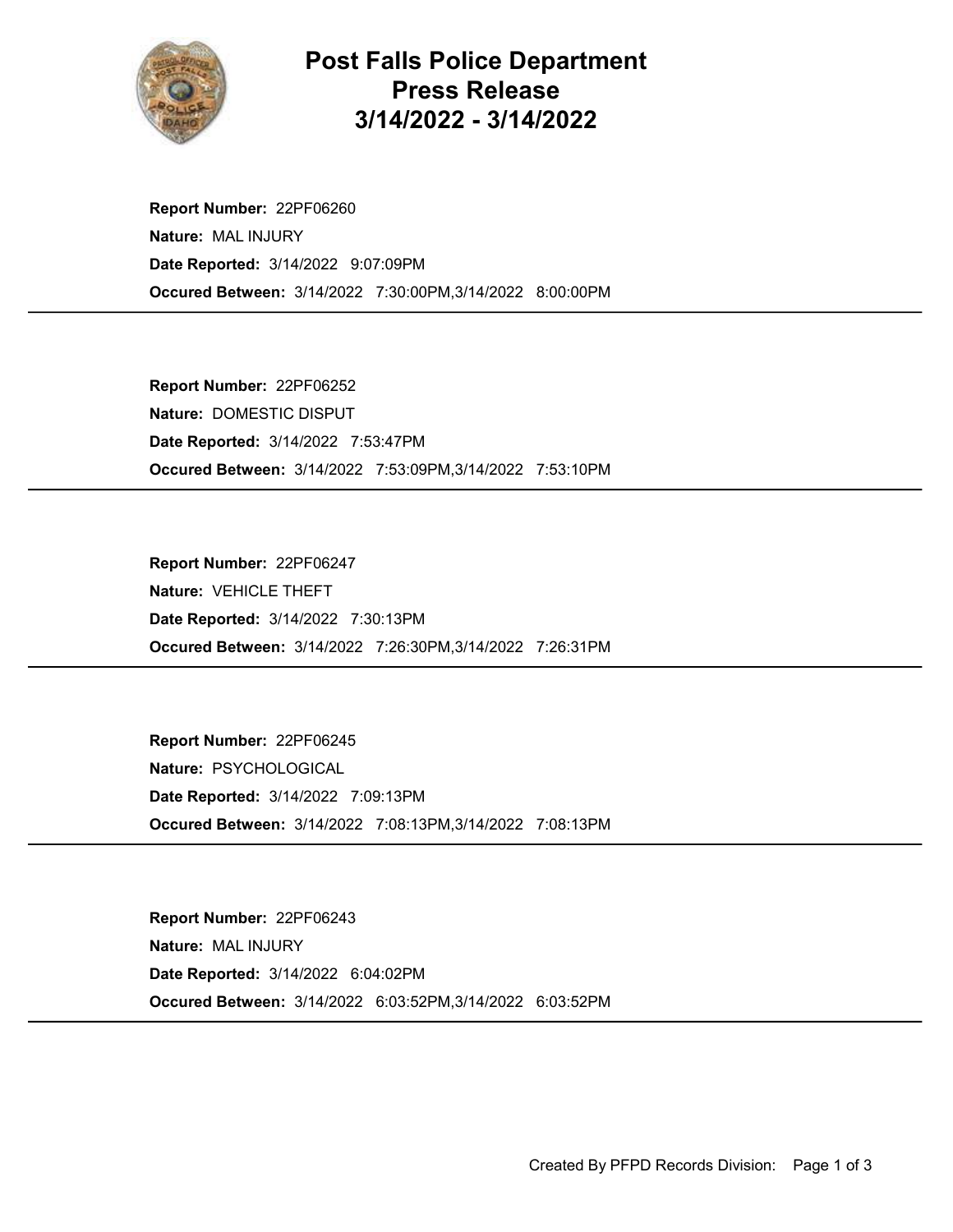Occured Between: 3/14/2022 5:47:19PM,3/14/2022 5:47:19PM Report Number: 22PF06242 Nature: INTOXICATION Date Reported: 3/14/2022 5:48:47PM

Occured Between: 3/14/2022 5:37:04PM,3/14/2022 5:37:04PM Report Number: 22PF06240 Nature: MAL INJURY Date Reported: 3/14/2022 5:37:18PM

Occured Between: 3/14/2022 4:42:47PM,3/14/2022 4:42:47PM Report Number: 22PF06232 Nature: MAL INJURY Date Reported: 3/14/2022 4:43:18PM

Occured Between: 1/7/2022 12:00:00PM,2/28/2022 12:00:00PM Report Number: 22PF06220 Nature: INFORMATION Date Reported: 3/14/2022 2:46:09PM

Occured Between: 3/7/2022 10:00:00AM,3/7/2022 10:05:00AM Report Number: 22PF06203 Nature: TOBACCO PROBLEM Date Reported: 3/14/2022 10:56:22AM

Occured Between: 3/11/2022 3:00:00PM,3/14/2022 5:30:59AM Report Number: 22PF06179 Nature: BURGLARY AUTO Date Reported: 3/14/2022 8:33:42AM